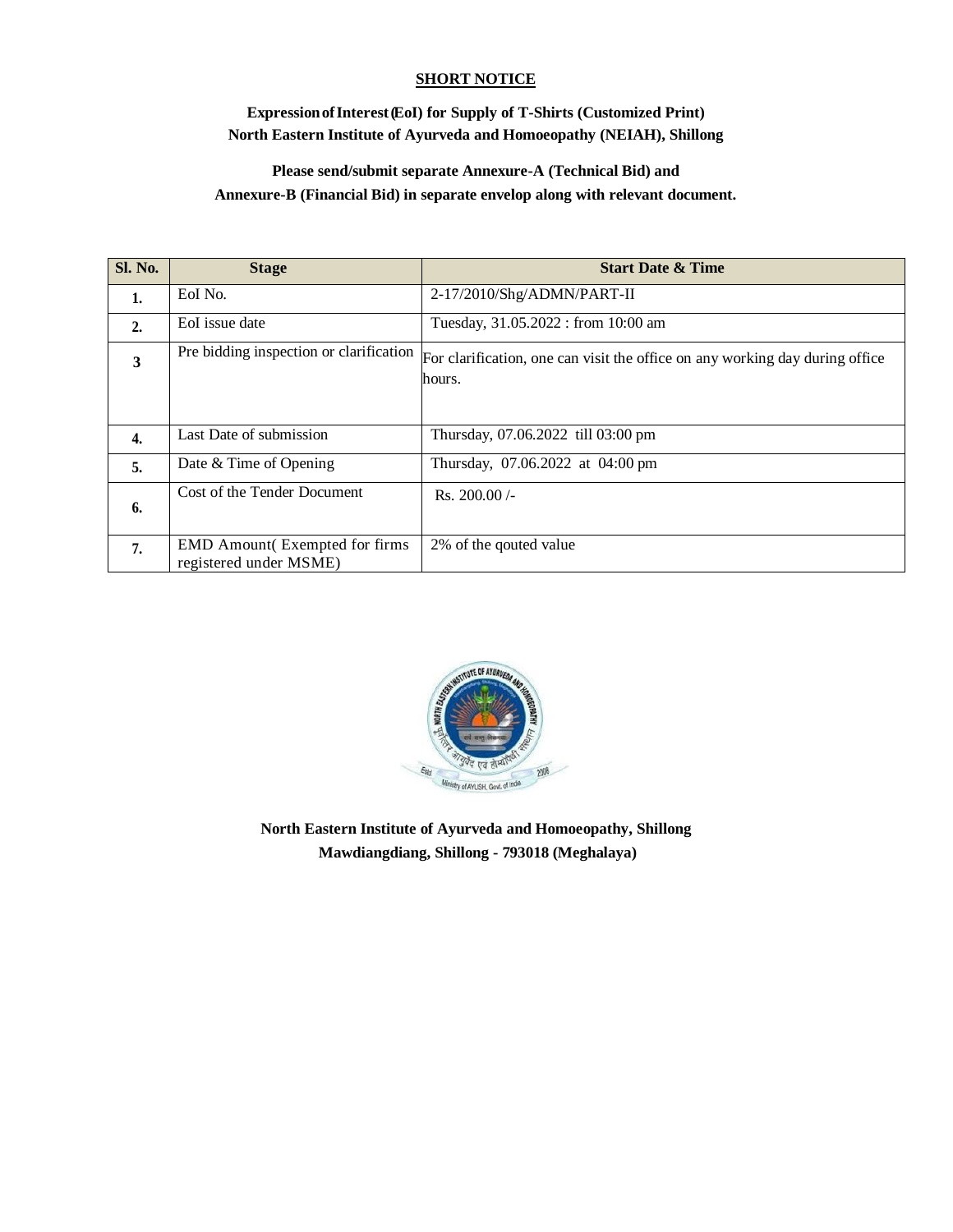### **SHORT NOTICE**

## **Expression of Interest (EoI) for Supply of T-Shirts (Customized Print) Terms& Condition of theTender**

NEIAH Shillong wishes to invites Expression of Interest (EoI) for supply of T-shirts (customized print). Bidders are requested to kindly go read the document thoroughly before submission of their bid.

**The bidders are requested to submit Annexure A (Technical Bid) and Annexure B (Financial Bid) in two separate envelopes. The two envelopes should be put inside a sealed envelope which shall consist of the tender document duly signed and consisting the tender document fee of Rs. 200.00/- ( Rupees Two hundred).The name of the firm should be inscribed on the tender envelope. The EoI may be downloaded from the website 'www.neiah.nic.in' and tender document fee may be submitted in the form of DD along with their bid. Bids without the tender document fee will be liable for rejection.**

The sealed envelope may be sent to the below address before: 07.06.2022 -03:00 pm

**The Office of the Director, North Eastern Institute of Ayurveda and Homoeopathy Mawdiangdiang, Shillong, Meghalaya-793018**

#### **ELIGIBILITY CRITERIA:**

- i) The agency/firm/company should have minimum of 3 years of experience related to supply of T-Shirts ending on  $31<sup>st</sup>$ March 2022.Documental proof of experience should be provided along with the tender document.
- ii) The agency/firm/company/proprietorship should be financially sound enough to undertake the work offered by this institute .Copies of balance sheet certified by the CharteredAccountant/Solvency Certificate issued by any Scheduled Bank should be submitted in the technical bid.

 Provision for remote working may be considered with the clause that the personnel should immediately respond to any emergency calls.

iii) The bidder should be in possession of valid PAN and GST registration. Relevant document should be submitted along with the tender document.

#### **EARNEST MONEY DEPOSIT(EMD)**

The EMD isrefundable amount of 2% of the quoted amount in the form of DD/BG/FDR from any Scheduled Bank, payable at Bank of Baroda Mawdiangdiang branch in favour of NEIAH Shillong which should be drawn after the date of publishing of the EOI and should be valid of 90 days. The soft copy of EOI documentsmaybedownloaded from the website: www.neiah.nic.in .

Without the EMD, the bid will be readily rejected. Requirement of EMD is not mandatory for firms registered as Micro and Small industries defined under MSME and having valid registration certificate. Proper documentation of their claim must be submitted along with the bid.

The EMD of the unsuccessful bidder would be returned within two month of publication of short listing of bidder after Technical Evaluation. In case of shortlisted bidders, the EMD will retain till the evaluation process is complete.

#### **PERFORMANCE SECURITY**

Upon successful awarding of the contract the eligible bidder, the firm/agency needs to submit a Bank performance guarantee of an amount equivalent to 3% of the quoted value ( inclusive of taxes) within 15 days from the date of award. The validity of the performance security should be for a period of 14 months from the date of award.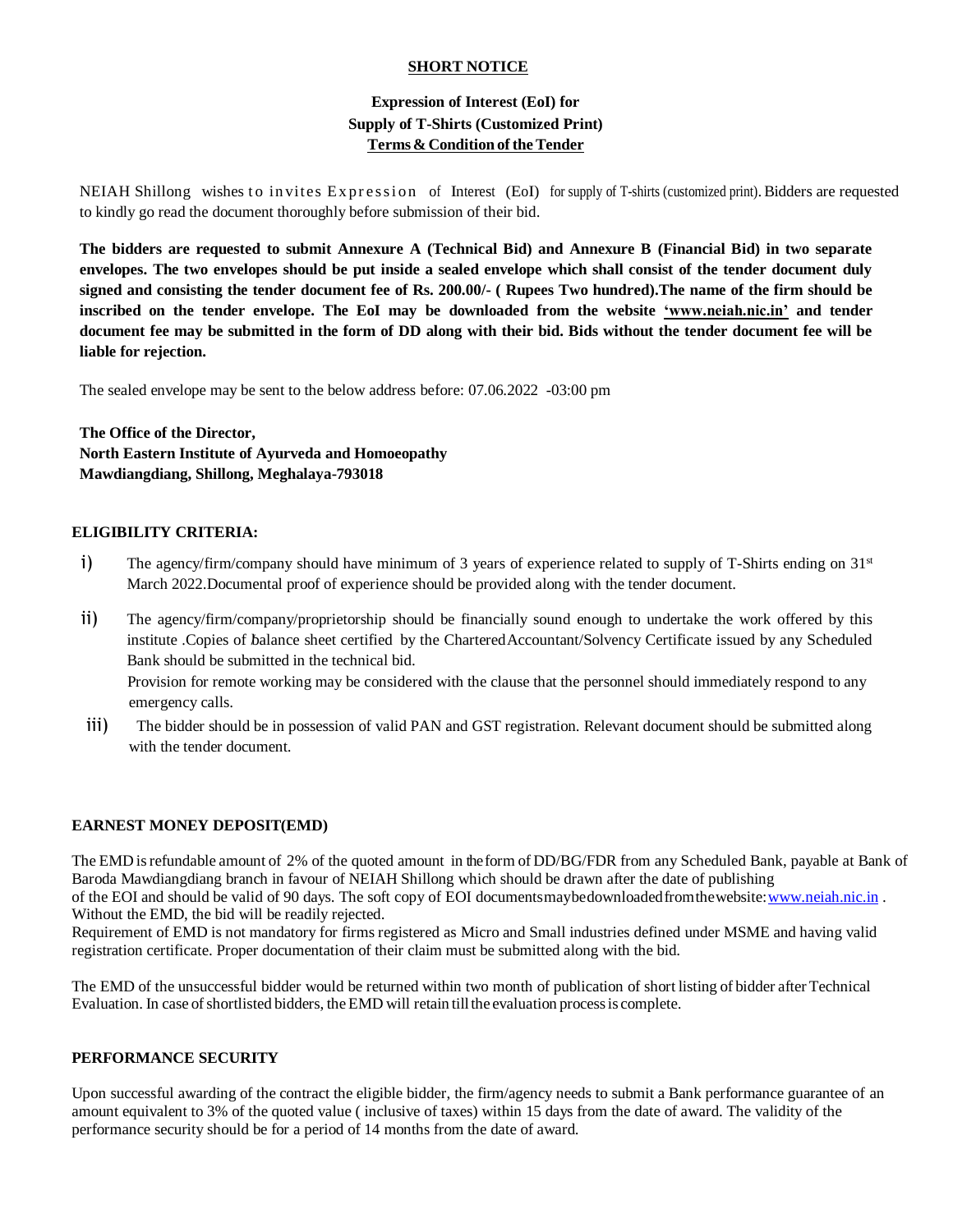#### **CRITERIA FOR EVALUATION**

This evaluation process consists of 2 stages. Only those companies/firms/agencies, that have passed thefirststage of evaluation, will be considered for the subsequent stage. During this stage participants' technical proposals shall be examined against the documents submitted and successful qualification in this stage.

Thetechnical proposalisevaluated on the basis of its responsiveness to the Term of Reference. In the 2<sup>nd</sup> Stage, the successful bidder's financial proposal being opened and compared. The contract will be awarded to the organization offering the lowest rate in the financial bid stage taking into account the score of the technical bid.

### **AWARDCRITERIA, AWARDOFCONTRACT:**

The award of the contract to the qualified Organization whose proposal after being evaluated is considered to be the most suitable as per marks acquired to the needs of the organization andactivityconcerned. The award of contract shall be done by the work order issued by the Director, NEIAH and the firm/agency needs to supply the items mentioned in the supply order within 07 days.

#### **TERMS OF REFERENCE:**

- a) The firm must be registered bodies with Govt. of India/State..
- b) Rate should be quoted inclusive of the cost of Tax, Services, transportation etc.
- c) Under no circumstances the shall the firm appoint any sub contractor or sub lease the contract. Upon violation of the conditions, the firm will be terminated with immediate effect.
- d) TDS as applicable on date will be deducted from firm on the actual bill submitted for payment.
- e) Thepriceacceptedbythecommittee will be final andnodeviationfromitwillbeacceptedinthis regard.
- f) The Director, NEIAH reservesthe right to accept or reject any or all EoIs without assigning any reason thereof.

#### **SPECIAL TERMS AND CONDITIONS:**

#### **The Bidder should supply the T-Shirts (customized print) within 07 (seven) days from the issue of the supply order.**

#### **LEGAL JURISDICTION:**

The agreement shall be deemed to have been concluded in Mawdiangdiang, Shillong, Meghalaya and all obligations hereunder shall be deemed to be located at Shillong, Meghalaya and Court within Shillong, Meghalaya will have Jurisdiction to the exclusion of other courts.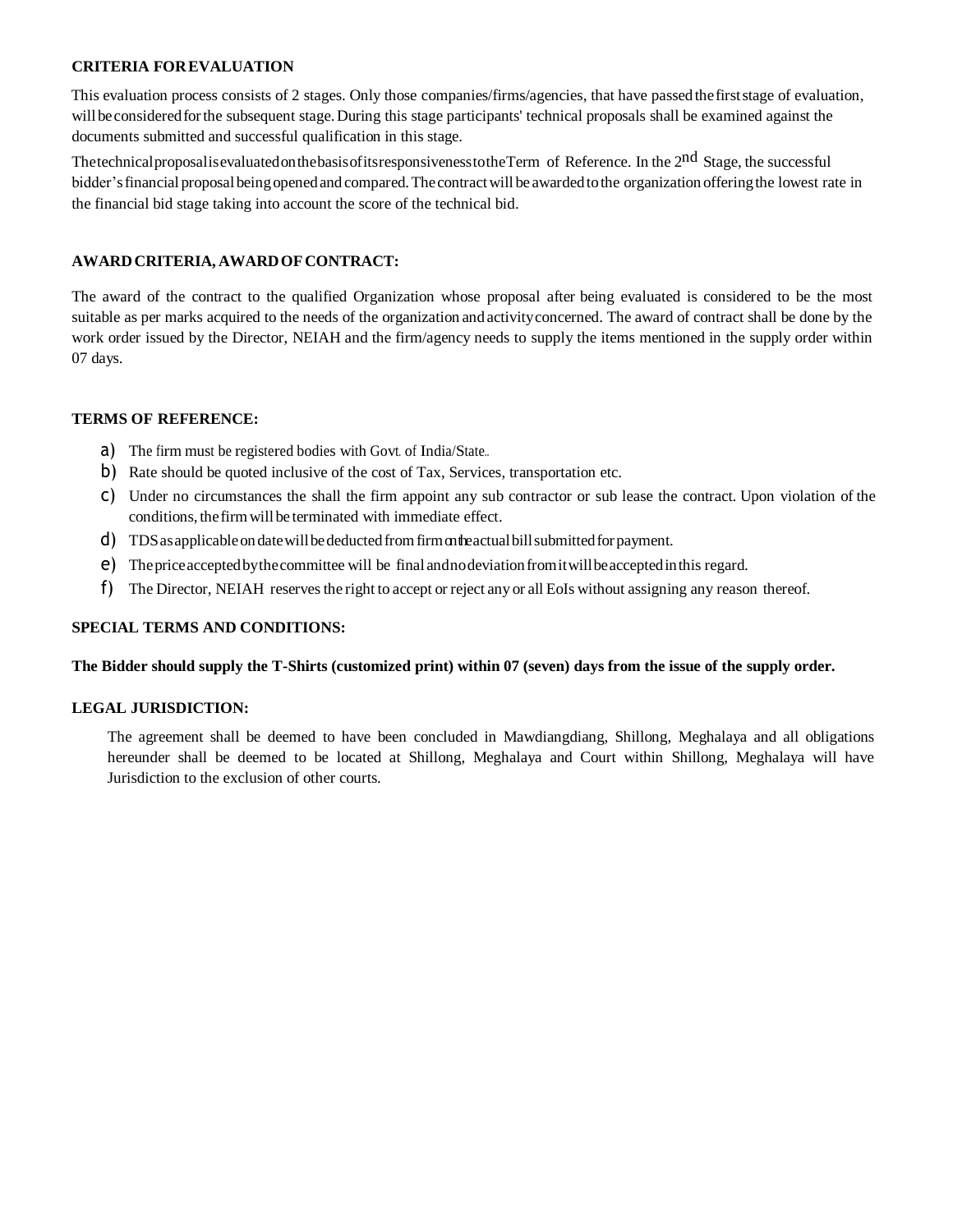## **ANNEXURE A**

### **Technical Bid for Supply of T-Shirts (customized print)**

| SI.<br>No. | <b>Particulars</b>                                                                                                                                                                                 | Documents to be attached<br>Wherever applicable. |                |          |
|------------|----------------------------------------------------------------------------------------------------------------------------------------------------------------------------------------------------|--------------------------------------------------|----------------|----------|
|            |                                                                                                                                                                                                    | Yes                                              | N <sub>0</sub> | Page no. |
| 1.         | Name, Address, Email ID and Phone number of the<br>firm/agency.                                                                                                                                    |                                                  |                |          |
| 2.         | Name, Designation and telephone no. of the authorized person.                                                                                                                                      |                                                  |                |          |
| 3.         | Permanent Account Number                                                                                                                                                                           |                                                  |                |          |
| 4.         | Copy of Agency/firm/company registration certificate with Government.                                                                                                                              |                                                  |                |          |
| 5.         | EoI Documents with seal $\&$ sign of the bidder with acceptance of term $\&$<br>conditions of the tender.                                                                                          |                                                  |                |          |
| 6.         | Details proving financial competency like certified balance sheet. In the<br>absence of balance sheet, one may submit certified solvency certificate<br>issued by the bank to the firm/proprietor. |                                                  |                |          |
| 7.         | <b>GST</b> Registration                                                                                                                                                                            |                                                  |                |          |

## **Declaration:**

ThisistocertifythatI/We before signing this jobassignmenthave readandfully understood allthe terms and conditions contained in the document and undertake myself/ourselvesto strictly abide by them.

 **Signatureoftheofficer withname,designation,sealanddate**